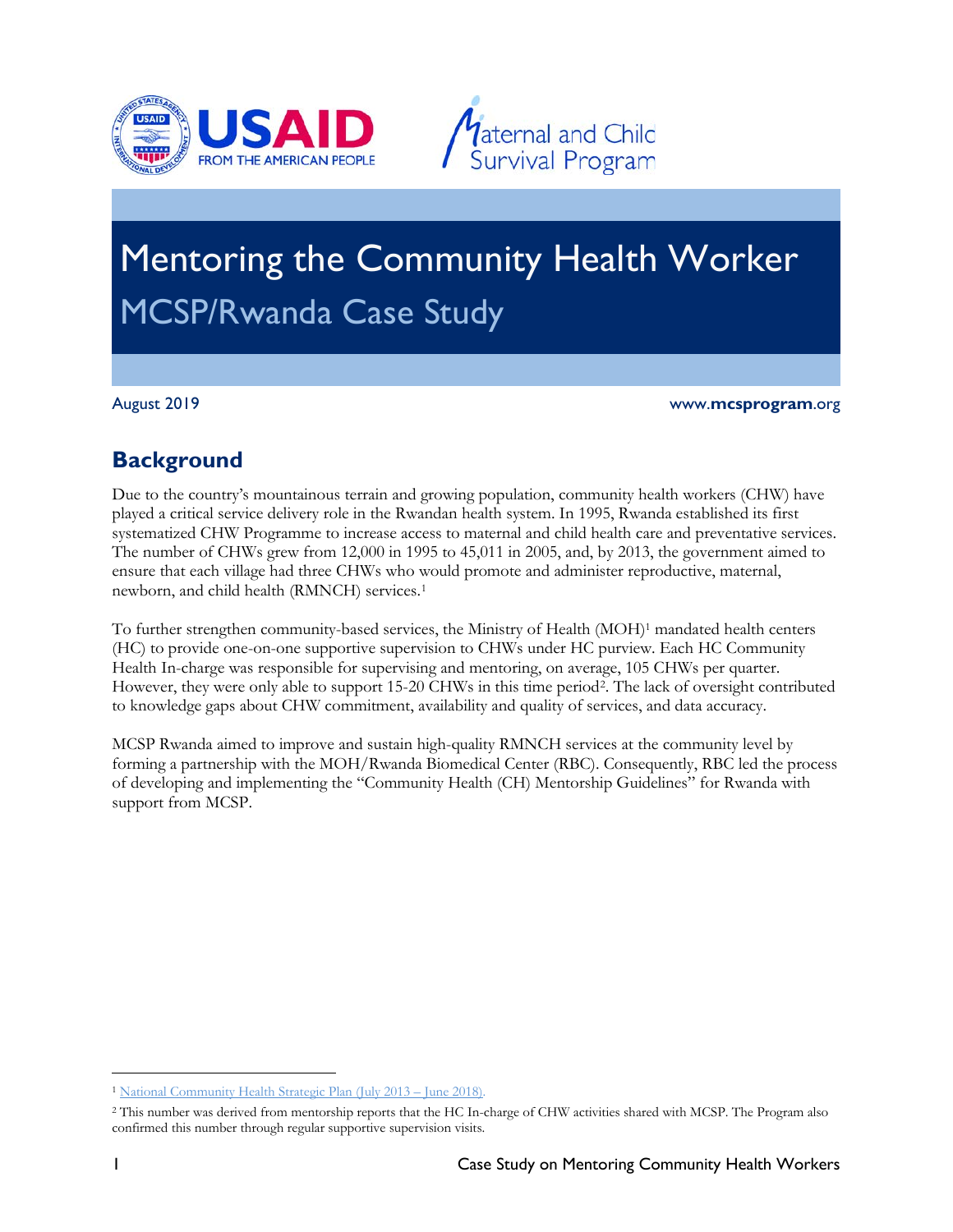

**Figure 1. Timeline of key CH Mentorship development and implementation activities**

# **Methodology**

# Development: Conceptualizing CH mentorship

#### *Design Process*

Although proposed by MOH and USAID, CH mentorship was a new concept for the national community health program and RMNCH stakeholders in Rwanda, including MCSP. MCSP deployed an iterative design process to create a CH mentorship framework, guidelines, and orientation materials. The initial stages of the process were exclusively conducted by MCSP and the RBC/Maternal Child and Community Health (MCCH) Desk, with input from technical working group (TWG) members.

### *Key Design Principles*

- **Advocacy and Buy-in:** The Program consulted the MOH/RBC after each step of the process and each iteration of the CH Mentorship Guidelines.
- **Data-driven design:** Gaps analyses and needs assessments were a standard for each iteration of the guidelines. To design the first iteration, MCSP leveraged the Community Health Information System (SIScom) to analyze supervision, service provision, and data gaps at the community level. The review uncovered major challenges, such as lack of adequate strategies to maintain CHWs knowledge and skills. The Program also regularly presented implementation progress and barriers at the RBC CH and Family Planning (FP) sub-TWGs and the broader Maternal and Child Health (MCH) TWG meetings, during which RMNCH stakeholders could brainstorm immediate solutions.
- **Participatory Approach:** MCSP Rwanda engaged 25 CH stakeholders in three development and implementation workshops. Each stakeholder brought a unique perspective that helped address gaps, inadequacies, and needs at each health system interaction point. The inclusiveness also created buy-in and harmonized implementation among stakeholders across the health system.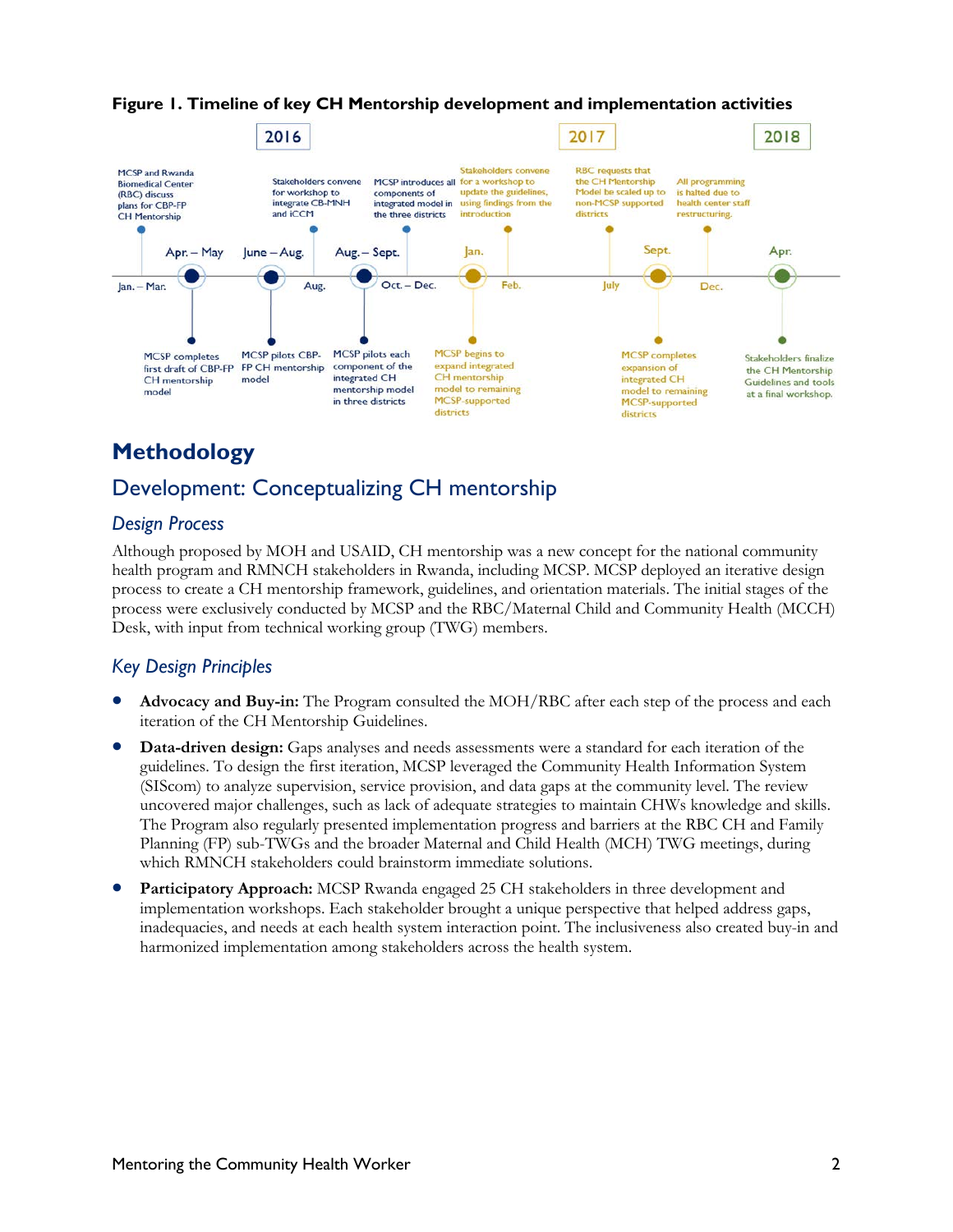### *Piloting Community-Based Provision of FP (CBP-FP)*

Initially, MCSP developed the CH Mentorship Guidelines and supporting materials for CBP-FP only and tested the model with 28 mentor candidates in Rwamagana from June to August 2016. Given the successes with CBP-FP in Rwamagana (Box 1), RBC/MCCH and MCSP expanded the CH Mentorship Guidelines to include community-based maternal and newborn health (CB-MNH) and Integrated Community Case Management (iCCM).

### *Introduction: Piloting the integrated CH mentorship guidelines[3](#page-2-0)*

#### Box 1: CBP-FP Mentorship Pilot Findings: Feasibility of supporting CHWs after training

- CHWs should be grouped into small teams that regularly meet health center staff.
- Approximately two HC staff were enough to reach all CHWs in a catchment area per quarter.
- CH In-charges and FP clinical staff fulfilled the role of mentors during field visits and mentored all CHWs within the quarter.
- Field visits were an opportunity to review the entire CBP-FP program, assess service provision, and identify reporting gaps.
- Visits were time-saving CHWs did not have to travel long distances and the mentors had fewer visits.
- CHWs were happy to host mentorship sessions.
- Field visit costs (transport and lunch) were affordable for the HC.

#### From August 2016 to December 2016, the

Program pretested the usability and feasibility of the integrated CH Mentorship tools in three districts by technical area —Kamonyi (CBP-FP), Ngoma (iCCM), and Rwamagana (CB-MNH). After the model was further refined, the Program introduced the integrated CH Mentorship Guidelines in all ten MCSP-supported districts by September 2017.

#### 1. Mentor Identification

MCSP had not administered strict mentor identification criteria for technical and clinical staff during the CBP-FP pilot in Rwamagana. As a result, many mentor candidates had expertise in facility-based services, but not all were trained on the national community health program components. The revised guidelines required health centers to nominate one technical staff per technical area, in addition to one CH In-charge, who had received formal CH training by RBC/MCCH and implementing partners.

#### 2. Mentor Orientation

The three-month pilot began with a four-day training and mentorship orientation. National-level mentors – MCSP, MOH, and design stakeholders – dedicated two days to review the community-based technical content, such as strategies for FP counseling. This refresher training ensured that mentors had a strong clinical foundation in community-based services. Mentor candidates also received a theoretical orientation on the CH mentorship model and strategies for effective mentorship. The topics included adult learning methodology and introduction to mentorship tools.

#### 3. Mentor Candidacy Confirmation

Candidates completed a CH mentorship visit in his/her village. During the visit, two CH national mentors used the Mentor Observation Checklist to evaluate how the candidate mentors prepared and conducted the visit in accordance to the guidelines. National mentors provided feedback immediately after the session and confirmed candidates that received a score of >85%. CH national mentors, including MCSP, conducted additional practical sessions for candidates that did not score high enough after the first session.

 $\overline{a}$ 

<span id="page-2-0"></span><sup>&</sup>lt;sup>3</sup> Although referred to as "integrated," CH Mentorship for each technical component happens independently.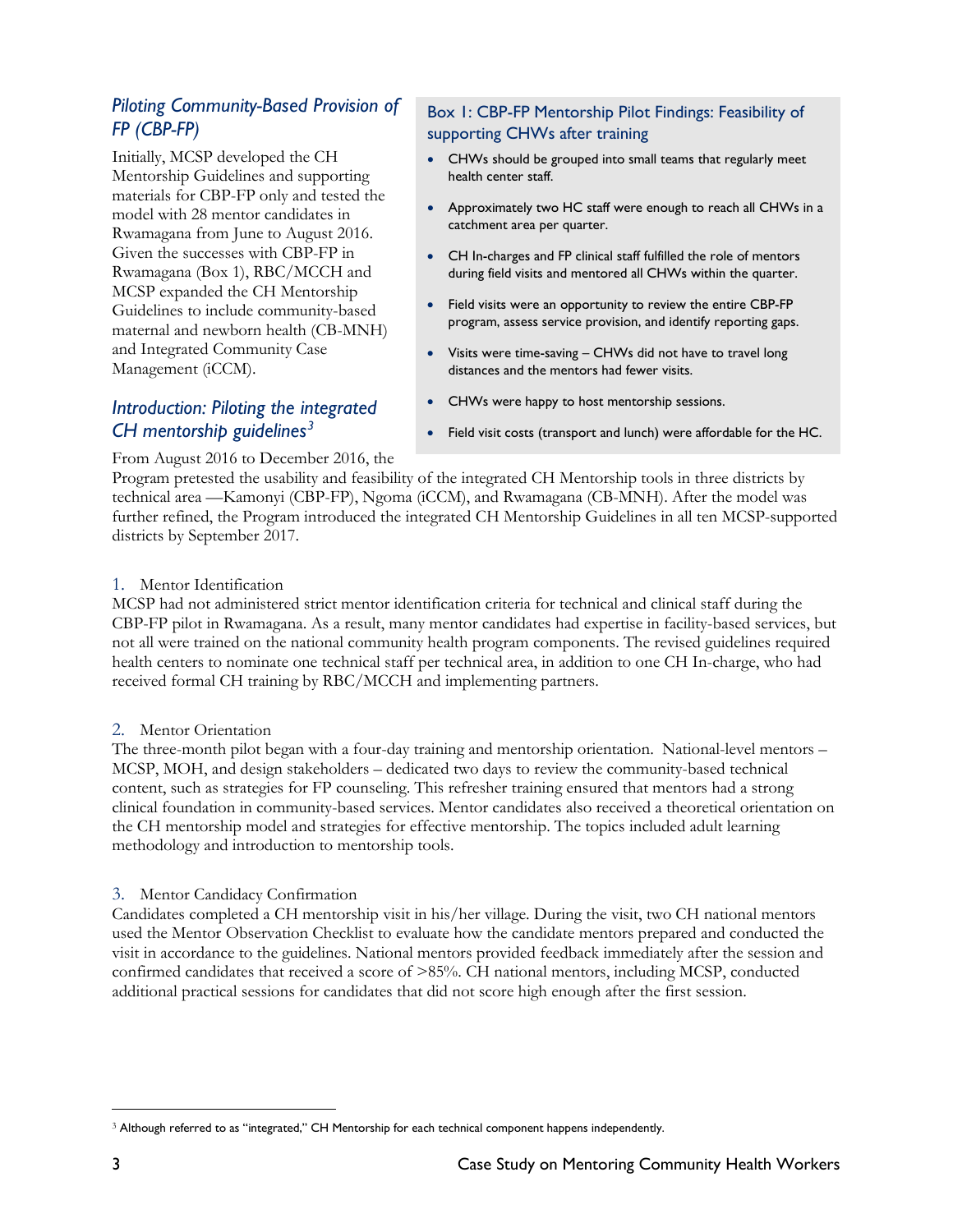The CH national mentors also used the Mentor Candidacy Confirmation phase as an opportunity to test the CH mentorship model design. Each day, the Program and other CH national mentors convened to discuss challenges, successes, and potential improvements to the guidelines.

4. Mentor Follow-up and Validation The Program led a three-prong approach to followup and validate mentors in Rwamagana.

- Conduct follow-up visit with each CH mentor a month after he/she has been confirmed as a candidate. During the follow-up visit, the Program used the Mentor Observation Checklist to evaluate compliance to technical guidelines.
- Perform random field visits throughout the remainder of the Program, focusing specifically on mentors that have not been performing well. During the visit, MCSP used the checklist to evaluate the performance of the mentor. Many mentors improved their skills, but health centers considered replacements for mentors that consistently performed poorly.
- Hold quarterly coordination meetings with all hospital-based CH mentors within the district, during which they share experiences, challenges, etc. The meetings strengthened the bond between mentors and served as a mechanism to provide updates on the general status of CH mentorship.

#### CH Mentorship Visits

#### Quick Facts

- Mentors: CH In-charge (1) and health center technical / clinical staff member (1)
- Time Length: Two hours
- Topic: FP, MNH, or iCCM
- Participants: Cohort of 6-9 CHWs
- Location: One CHW home (rotates each quarter)
- Evaluation Tools: Mentee Observation Checklist

#### Key Components

Service Provision: Two or more CHWs, including one from the location, each provide the planned service to a client while the mentorship group observes.

After-action Review: The mentors facilitate a group discussion in which CHWs evaluate the service provision – successes, gaps, and future improvements.

Refresher Training: The Technical Area In-charge uses anatomic models to demonstrate services, based on the identified gaps.

Documentation: Mentors review the accuracy and completeness of community register data with 1-2 CHWs. CHWs are chosen at random to help hold each accountable for quality data collection.

Systems Evaluation: Mentors informally discuss and identify system gaps with CHW, such as stock outs and referral challenges.

The MOH has committed to adopting and leading mentor follow-up and validation in all other districts.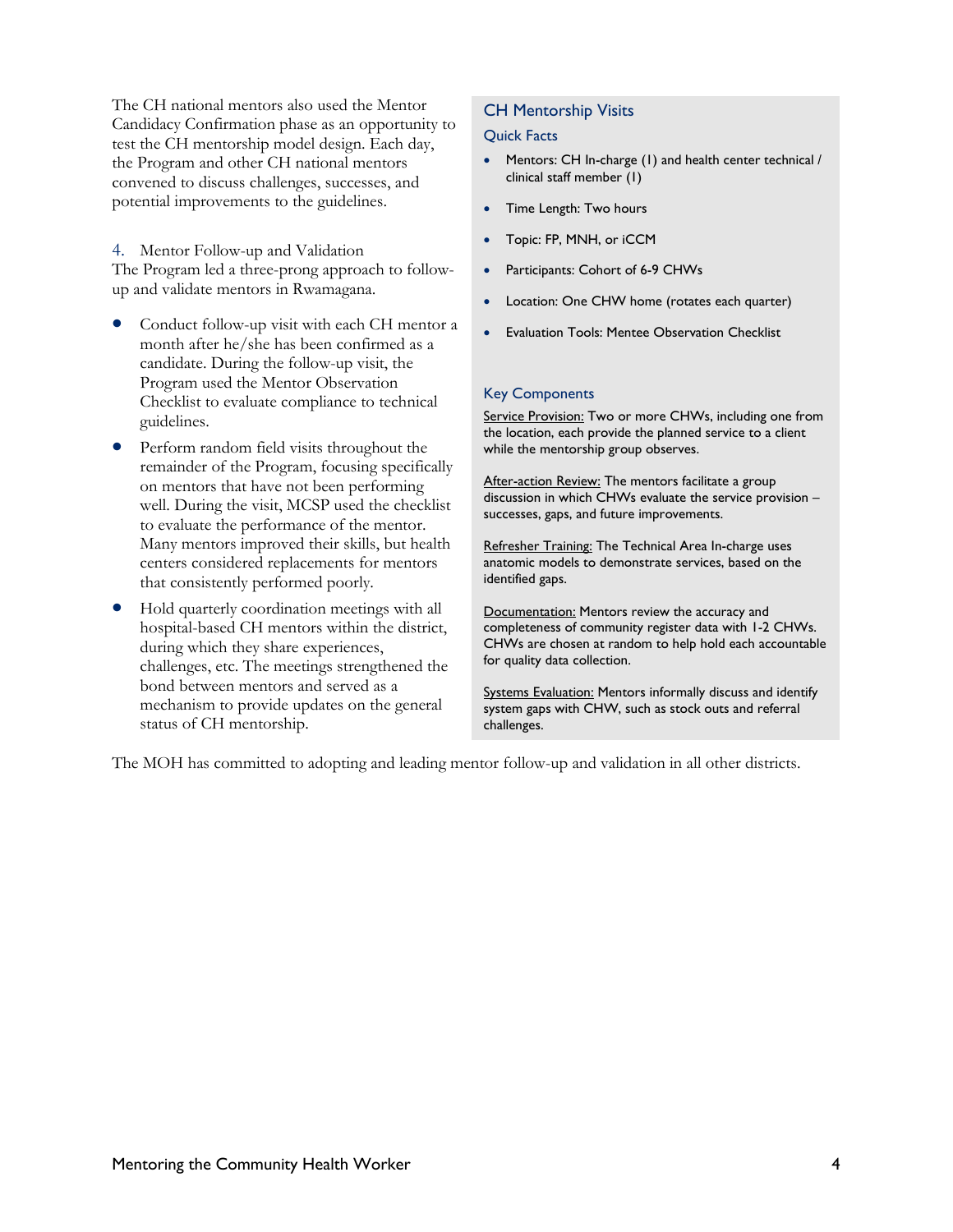# **Results**

• **Increased % of CHWs reached through CBP-FP CH mentorship:** Between Program Year 3 Quarter 1 (Oct. – Dec. 2016) and Quarter 4 (July – Sept. 2017), the percentage of CHWs reached with mentorship improved from 63.6% to 83.3% in Rwamagana and 13.5% to 55.6% across all 10 MCSP supported districts. This impacted the quality of services and contributed to an increase in the number of clients that using FP services.

#### **Figure 2. CHW performance of CBP-FP across nine districts**



• **Improved CHW performance of CBP-FP.** Mentors used the Mentee Observation Checklists to assess CHW performance: preparation, welcoming clients, the

way/approach to getting information on client, providing FP methods in respect of technical norms and protocol, filling in data recording tools, managing FP commodities, and closing the session. Results across nine districts showed that CHW performance increased by 17% in one year (Figure 2). These improvements help validate the usefulness of a CH mentorship program.

### **Lesson Learned and Recommendations**

- **The development process requires a clear logic framework and in-depth analysis of needs and potential resource gaps**. To better identify the needs for a scalable model, programmers should account for more intensive stakeholder involvement – workshops and iterative meetings – throughout the development and introduction of an intervention. In Rwanda, the decision to rapidly scale-up CH mentorship limited stakeholder engagement, which resulted in unanticipated costs (e.g., training sessions and field visit per diem), budget constraints, and insufficient human resources for post training follow-up and data documentation. However, to ensure effective programming, MCSP engaged public sector staff from neighboring districts, among other solutions, to introduce CH mentorship in a given district.
- **Data and process documentation support a data-driven approach to development and scale up.**  While the Program collected output data (e.g., # of people trained on CH Mentorship) and held review meetings with the TWGs, detailed documentation of the process was very limited due to resource constraints. Stakeholders should invest in immediate documentation of qualitative achievements so that they can continuously assess the effectiveness of the intervention and adapt implementation at each step of the process.
- **To be effectively scalable, the mentorship model must be adjusted according to characteristics (e.g., capacity and size) of each sector.** While the supervisory burden has decreased significantly, CH In-charges that were assigned to larger sectors<sup>4</sup> had an unmanageable number of CHW groups to mentor. Furthermore, MCSP found that the high workload at the facility level limited service providers from also effectively participating in mentorship activities. Mid-implementation, MCSP advocated for more than two trained mentors at the health center to conduct CH mentorship site visit, if needed.

 $\overline{a}$ 

<span id="page-4-0"></span><sup>&</sup>lt;sup>4</sup> "Each district is divided into sectors, which are further divided into cells and finally into villages, Imidugudu." [National Community Health] [Strategic Plan \(July 2013 –](http://www.moh.gov.rw/fileadmin/templates/CHD_Docs/CHD-Strategic_plan.pdf) June 2018)]. Each village has three CHWs.